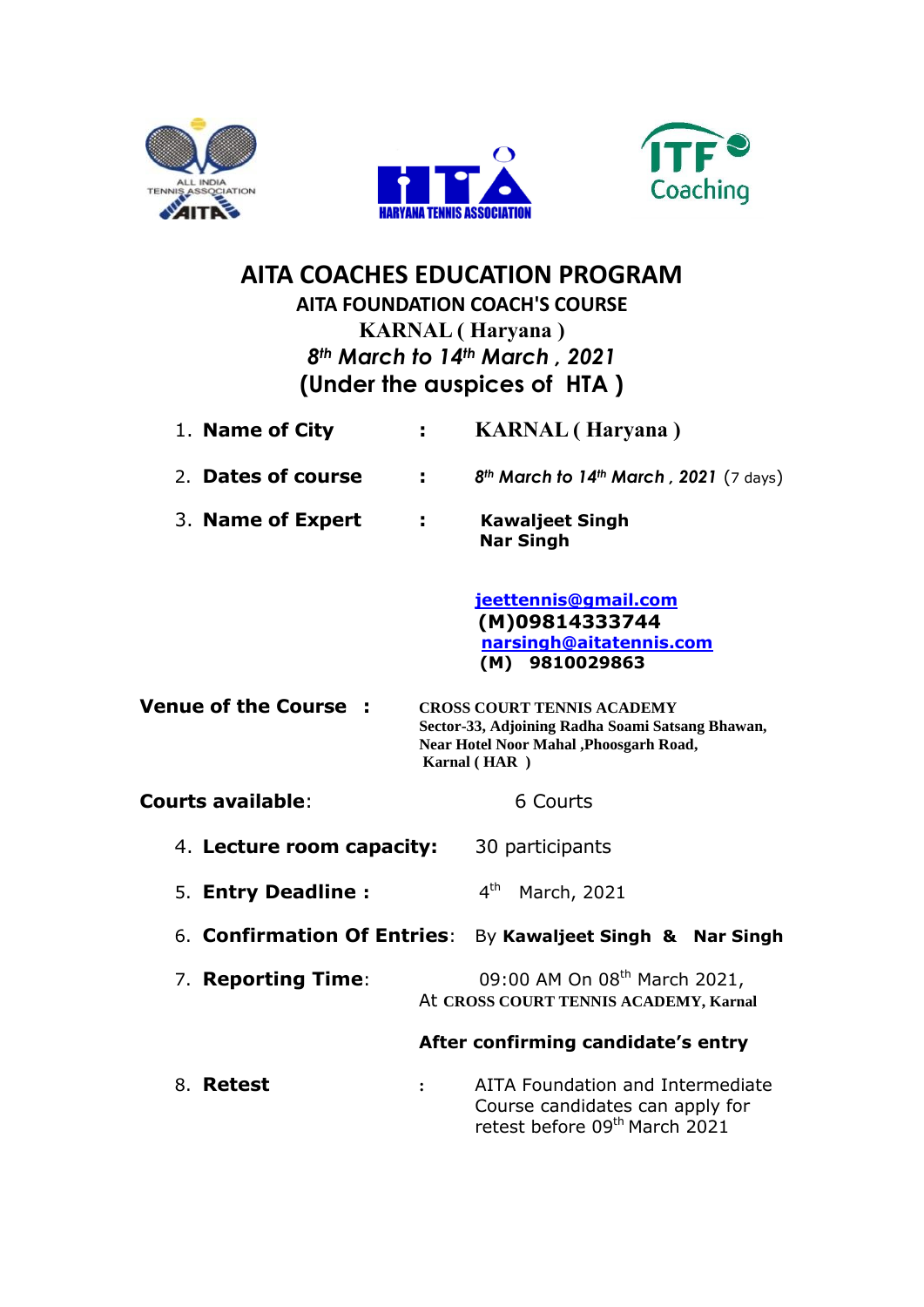(A candidate has the option of doing the Foundation Course for the full 7 days or just the Mini Coach's Course for only 3 days)

### **Fees Detail:**

## **For Full Course (AITA Foundation course) Duration 7 Days -08th to 14th March 2021**

| AITA Foundation course fees : | Rs. 14160/-(Take DD in the name<br>Of AITA- ITN payable at New Delhi)      |
|-------------------------------|----------------------------------------------------------------------------|
| Registration Fees:            | Rs. 4720/-(Take DD in the name Of<br><b>AITA-ITN</b> payable at New Delhi) |
| Course Material:              | <b>Rs.2,000/-</b> (to be paid in cash at the<br>venue)                     |

 **For Only Mini Coach's course (Level –I/Play and stay) Duration 3 Days -08th to 10th March 2021**

| Mini Coach Course Fee:                                                                                                                                    | <b>Rs. 8260/-</b> (Take DD in the name Of<br><b>AITA - ITN</b> payable at New Delhi) |
|-----------------------------------------------------------------------------------------------------------------------------------------------------------|--------------------------------------------------------------------------------------|
| Registration Fee:                                                                                                                                         | Rs. 1770/-(Take DD in the name Of<br><b>AITA-ITN</b> payable at New Delhi)           |
| Course Material:                                                                                                                                          | <b>Rs.2,000/-</b> (to be paid in cash at the<br>venue)                               |
| A copy of the DD's along with personal details should be mailed to<br><b>jeettennis@gmail.com</b> ,<br>narsingh@aitatennis.com for<br>entry confirmation. |                                                                                      |

**Course Coordinator :** *Anup Choudhary* **735 777 777 9**

*Important Information:*

- **It is mandatory to register with [www.itf-academy.com,](http://www.itf-academy.com/) to attend the course.**

- **All DDs + Course material cash + 2 passport size photographs to be handed over to the AITA Expert prior to commencement of the course.**
- **Candidates are advised to keep a photocopy of the Demand drafts.**
- **Fees does not include boarding and lodging.**
- **Confirmation of Entries strictly on a first come serve basis.**
- **Subject to conduct the Course minimum of 15 entries are required.**
- **COVID-19 Guidelines issued by the Govt. will be strictly followed**.